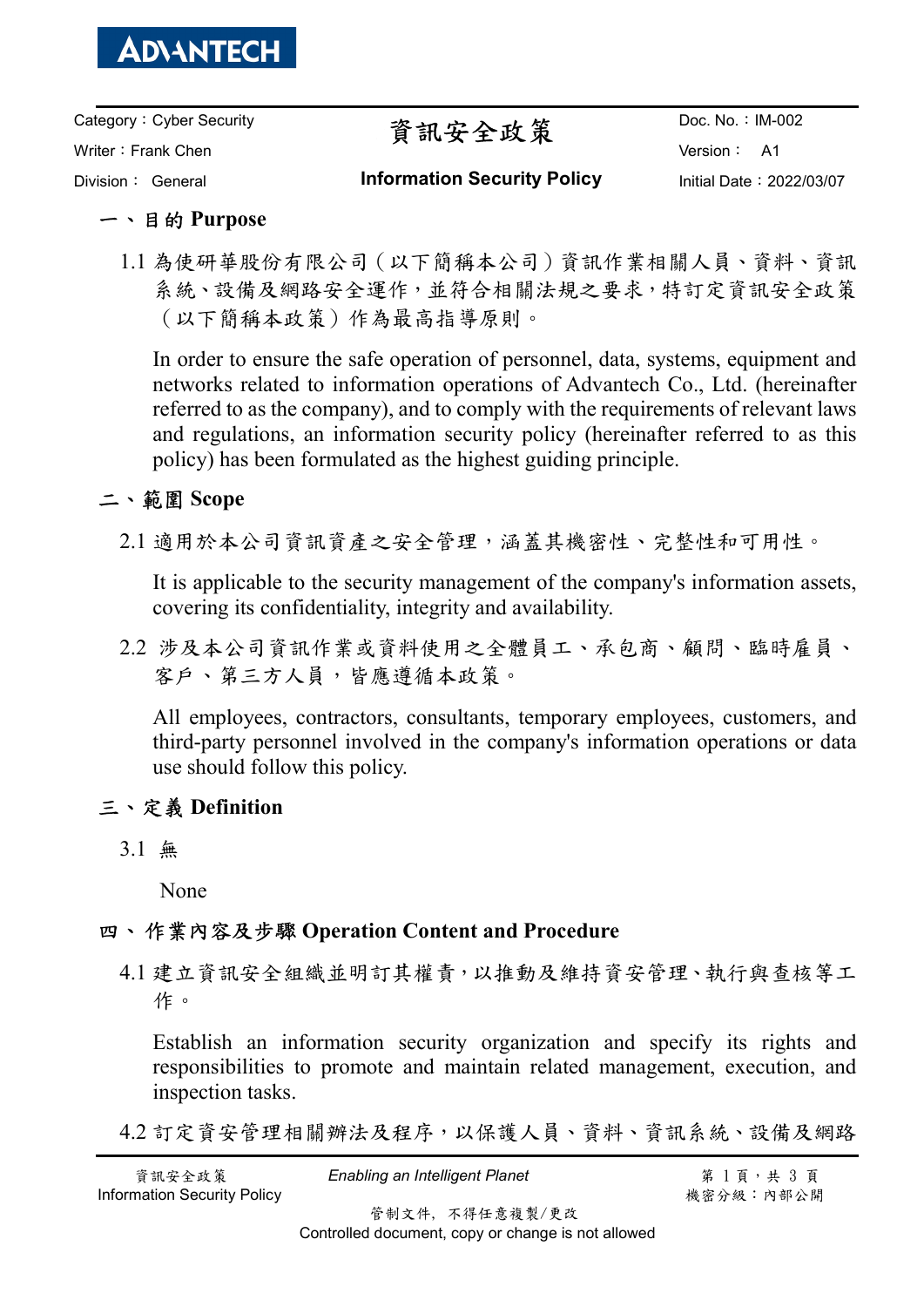等之機密性、完整性及可用性。

Formulate information security management related methods and procedures to protect the confidentiality, integrity and availability of personnel, data, systems, equipment and networks.

4.3 定期召開資安管理會議,檢視內外部風險、科技及業務需求等最新發展,以 採取因應措施。

Convene information security management meetings on a regular basis to review the latest status in internal and external risks, technology and business needs, and take corresponding measures.

4.4 定期辦理各項資訊安全檢測及稽核,以評估資訊環境之風險並進行改善。

Regularly conduct various information security testing and audits to assess the risks of the information environment and make improvements.

4.5 佈建資安防護系統及監控設備,持續提昇整體資訊環境之安全性,降低各項 風險發生率。

Deploy information security protection systems and monitoring equipment to continuously improve the security of the overall information environment and reduce the security incidence.

4.6 系統及資料之使用須經授權,且存取權限之授予應以業務所需之最小範圍 為原則。

The use of the system and data must be authorized, and the granting of access rights should be based on the minimum scope required by the business.

4.7 資訊系統建置適當之備援及備份機制並進行應變演練,強化資訊服務在面 對威脅時之韌性。

Establish appropriate system architecture and backup mechanisms and conduct contingency exercises to strengthen the resilience of information services.

4.8 建立資安事件的回應及通報程序,提昇內部人員面對突發狀況之應對與協 調能力。

Establish response and notification procedures for information security incidents to enhance employee's ability to respond and coordinate in the face of emergencies.

4.9 辦理員工資安教育訓練,持續提升同仁資安意識。

Conduct information security education and training for employees, and continue

**資訊安全政策 Enabling an Intelligent Planet 第 2 頁**, 共 3 頁